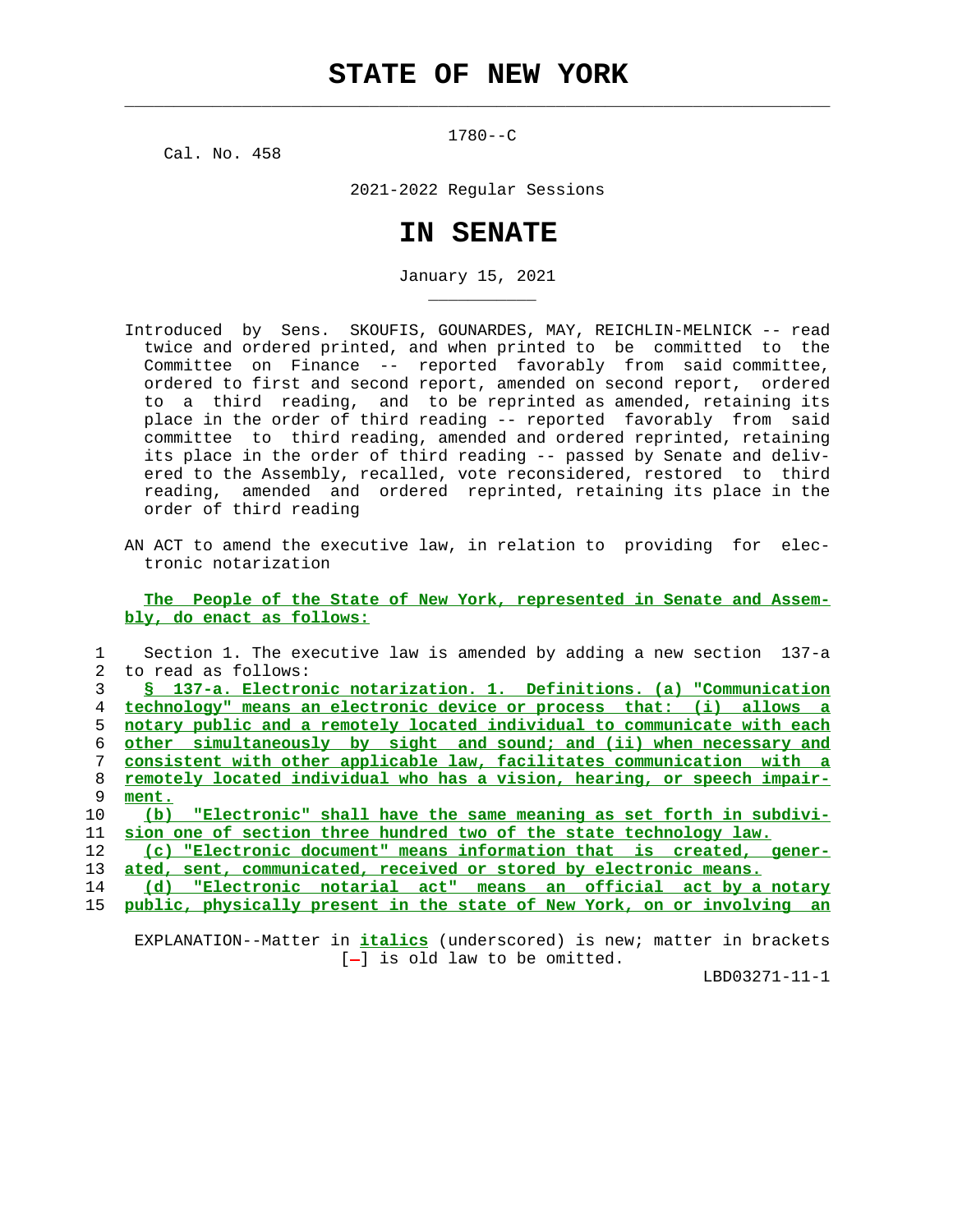S. 1780--C 2

| ı        | electronic document and using means authorized by the secretary of                                                                            |
|----------|-----------------------------------------------------------------------------------------------------------------------------------------------|
| 2        | state.                                                                                                                                        |
| 3        | "Electronic notary public" or "electronic notary" means a notary<br>(e)                                                                       |
| 4        | public who has registered with the secretary of state the capability of                                                                       |
| 5        | performing electronic notarial acts.                                                                                                          |
| 6        | (f) "Electronic signature" shall have the same meaning as set forth in                                                                        |
| 7        | subdivision three of section three hundred two of the state technology                                                                        |
| 8        | law.                                                                                                                                          |
| 9        | 2. Identifying document signers. (a) The methods for identifying                                                                              |
| 10       | document signers for an electronic notarization shall be the same as the                                                                      |
| 11       | methods required for a paper-based notarization; provided, however, an                                                                        |
| 12       | electronic notarization conducted utilizing communication technology                                                                          |
| 13       | shall meet the standards which have been approved through regulation by                                                                       |
| 14       | the secretary of state as acceptable. Such requlations shall include,                                                                         |
| 15       | but not be limited to:                                                                                                                        |
| 16       | (i) that the signal transmission shall be secure from interception                                                                            |
| 17       | through lawful means by anyone other than the persons communicating;                                                                          |
| 18       | (ii) that the signal transmission shall be live, in real time; and                                                                            |
| 19       | (iii) that the technology shall permit the notary to communicate with                                                                         |
| 20       | and identify the remotely located individual at the time of the notarial                                                                      |
| 21       | act.                                                                                                                                          |
| 22       | (b) If video and audio conference technology has been used to ascer-<br>tain a document signer's identity, the electronic notary shall keep a |
| 23<br>24 | copy of the recording of the video and audio conference and a notation                                                                        |
| 25       | of the type of any other identification used. The recording shall be                                                                          |
| 26       | maintained for a period of at least ten years from the date of trans-                                                                         |
| 27       | action.                                                                                                                                       |
| 28       | 3. Registration requirements. (a) Before performing any electronic                                                                            |
| 29       | notarial act or acts, a notary public shall register the capability to                                                                        |
| 30       | notarize electronically with the secretary of state in a form prescribed                                                                      |
| 31       | by the secretary of state.                                                                                                                    |
| 32       | (b) In registering the capability to perform electronic notarial acts,                                                                        |
| 33       | the notary public shall provide the following information to the secre-                                                                       |
| 34       | tary of state, notary processing unit:                                                                                                        |
| 35       | (i) the applicant's name as currently commissioned and complete mail-                                                                         |
| 36       | ing address;                                                                                                                                  |
| 37       | (ii) the expiration date of the notary public's commission and<br>signa-                                                                      |
| 38       | ture of the commissioned notary public;                                                                                                       |
| 39       | (iii) the applicant's e-mail address;                                                                                                         |
| 40       | (iv) the description of the electronic technology or technologies to                                                                          |
| 41       | be used in attaching the notary public's electronic signature to the                                                                          |
| 42       | electronic document; and                                                                                                                      |
| 43       | an exemplar of the notary public's electronic signature, which<br>$(\mathbf{v})$                                                              |
| 44       | shall contain the notary public's name and any necessary instructions or                                                                      |
| 45       | techniques that allow the notary public's electronic signature to be                                                                          |
| 46       | read.                                                                                                                                         |
| 47       | 4. Types of electronic notarial acts. (a) Any notarial act authorized                                                                         |
| 48       | by section one hundred thirty-five of this article may be performed                                                                           |
| 49       | electronically as prescribed by this section if: (i) under applicable                                                                         |
| 50       | law that document may be signed with an electronic signature; and (ii)                                                                        |
| 51       | electronic notary public is located within the state of New York at<br>the                                                                    |
| 52       | the time of the performance of an electronic notarial act using communi-                                                                      |
| 53       | cation technology, regardless of the location of the document signer.                                                                         |
| 54       | (b) An electronic notarial act performed using communication technolo-                                                                        |
| 55       | gy pursuant to this section satisfies any requirement of law of this                                                                          |
| 56       | state that a document signer personally appear before, be in the pres-                                                                        |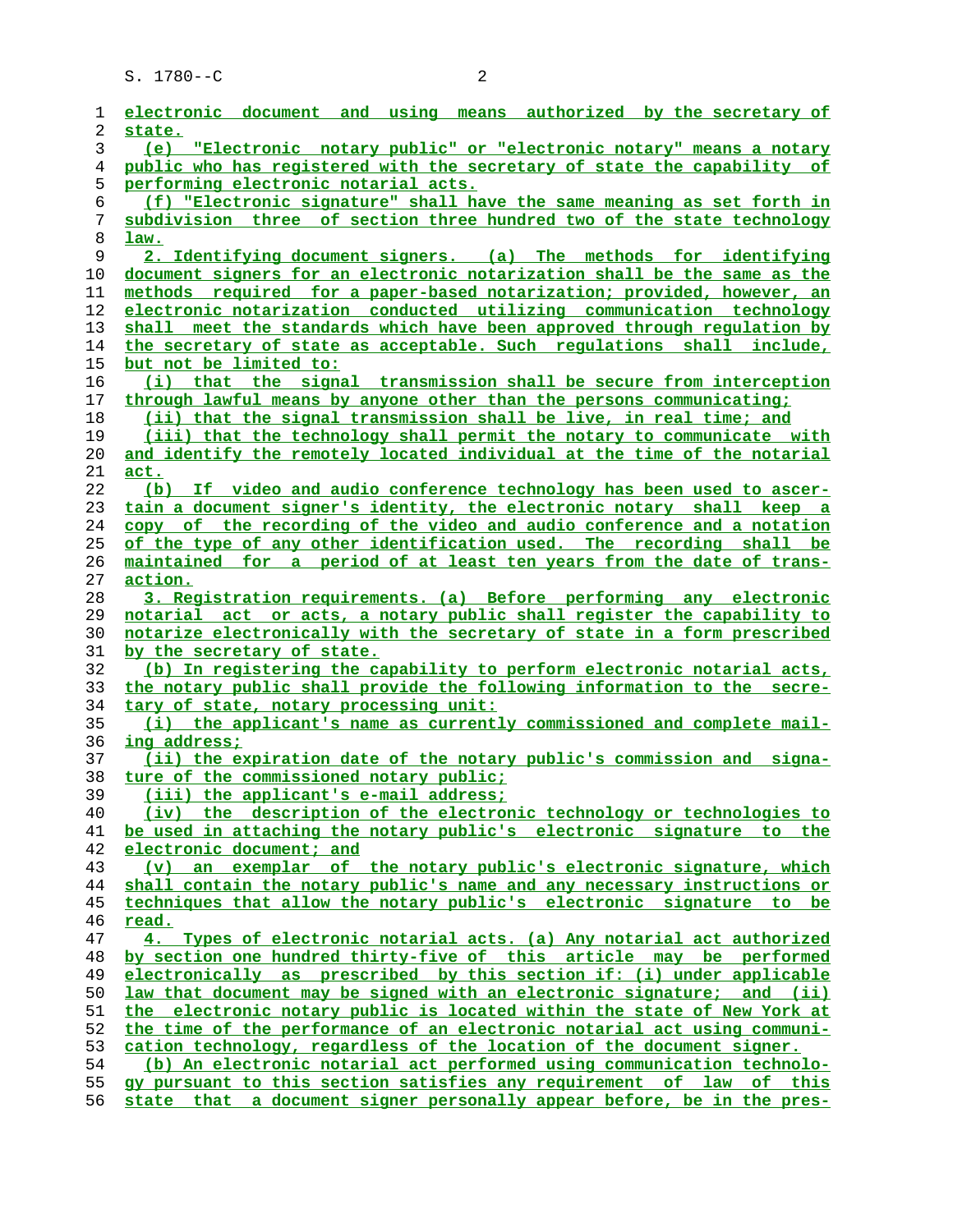S. 1780--C 3

| 1  | ence of, or be in a single time and place with a notary public at the                                                                             |
|----|---------------------------------------------------------------------------------------------------------------------------------------------------|
| 2  | time of the performance of the notarial act.                                                                                                      |
| 3  | 5. Form and manner of performing the electronic notarial act. (a) When                                                                            |
| 4  | performing an electronic notarial act, a notary public shall apply an                                                                             |
| 5  | electronic signature, which shall be attached to the electronic document                                                                          |
| 6  | such that removal or alteration of such electronic signature is detect-                                                                           |
| 7  | able and will render evidence of alteration of the document containing                                                                            |
| 8  | the notary signature which may invalidate the electronic notarial act.                                                                            |
| 9  | (b) The notary public's electronic signature is deemed to be reliable                                                                             |
| 10 | if the standards which have been approved through regulation by the                                                                               |
| 11 | secretary of state have been met. Such requlations shall include, but                                                                             |
| 12 | not be limited to, the requirements that such electronic signature be:                                                                            |
| 13 | (i) unique to the notary public;                                                                                                                  |
| 14 | (ii) capable of independent verification;                                                                                                         |
| 15 | (iii) retained under the notary public's sole control;                                                                                            |
| 16 | <u>(iv)</u> attached to the electronic document; and                                                                                              |
| 17 | (v) linked to the date in such a manner that any subsequent alter-                                                                                |
| 18 | ations to the underlying document are detectable and may invalidate the                                                                           |
| 19 | <u>electronic notarial act.</u>                                                                                                                   |
| 20 | The notary public's electronic signature shall be used only for<br>(c)                                                                            |
| 21 | the purpose of performing electronic notarial acts.                                                                                               |
| 22 | (d) The remote online notarial certificate for an electronic notarial                                                                             |
| 23 | act shall state that the person making the acknowledgement or making the                                                                          |
| 24 | oath appeared remotely online.                                                                                                                    |
| 25 | (e) The secretary shall adopt rules necessary to establish standards,                                                                             |
| 26 | procedures, practices, forms, and records relating to a notary public's                                                                           |
| 27 | electronic signature. The notary public's electronic signature shall                                                                              |
| 28 | conform to any standards adopted by the secretary.                                                                                                |
| 29 | 6. Recording of an electronic record. (a) If otherwise required by                                                                                |
| 30 | law as a condition for recording that a document be an original docu-                                                                             |
| 31 | ment, printed on paper or another tangible medium, or be in writing, the                                                                          |
| 32 | requirement is satisfied by paper copy of an electronic record that                                                                               |
| 33 | complies with the requirements of this section.                                                                                                   |
| 34 | (b) If otherwise required by law as a condition for recording, that a                                                                             |
|    | document be signed, the requirement may be satisfied by an electronic                                                                             |
| 35 |                                                                                                                                                   |
| 36 | <u>signature.</u>                                                                                                                                 |
| 37 | (c) A requirement that a document or a signature associated with a                                                                                |
| 38 | document be notarized, acknowledged, verified, witnessed, or made under<br>oath is satisfied if the electronic signature of the person authorized |
| 39 |                                                                                                                                                   |
| 40 | to perform that act, and all other information required to be included,                                                                           |
| 41 | is attached to or logically associated with the document or signature. A                                                                          |
| 42 | physical or electronic image of a stamp, impression, or seal need not                                                                             |
| 43 | accompany an electronic signature if the notary has attached an elec-                                                                             |
| 44 | tronic notarial certificate that meets the requirements of this section.                                                                          |
| 45 | 7. Change of e-mail address. Within five days after the change of an                                                                              |
| 46 | electronic notary public's e-mail address, the notary public shall elec-                                                                          |
| 47 | tronically transmit to the secretary of state a notice of the change,                                                                             |
| 48 | signed with the notary public's official electronic signature.                                                                                    |
| 49 | 8. No notary public or business employing the services of a notary                                                                                |
| 50 | public operating in the state of New York shall exclusively require                                                                               |
| 51 | notarial transactions to utilize electronic notarization.                                                                                         |
| 52 | Section 136 of the executive law is amended by adding a new<br>2.<br>$\mathbb{S}$                                                                 |
| 53 | subdivision 3 to read as follows:                                                                                                                 |
| 54 | 3. For electronic notarial services, established in section one                                                                                   |
| 55 | hundred thirty-seven-a of this chapter, a fee set through requlation by                                                                           |

**the secretary of state.**